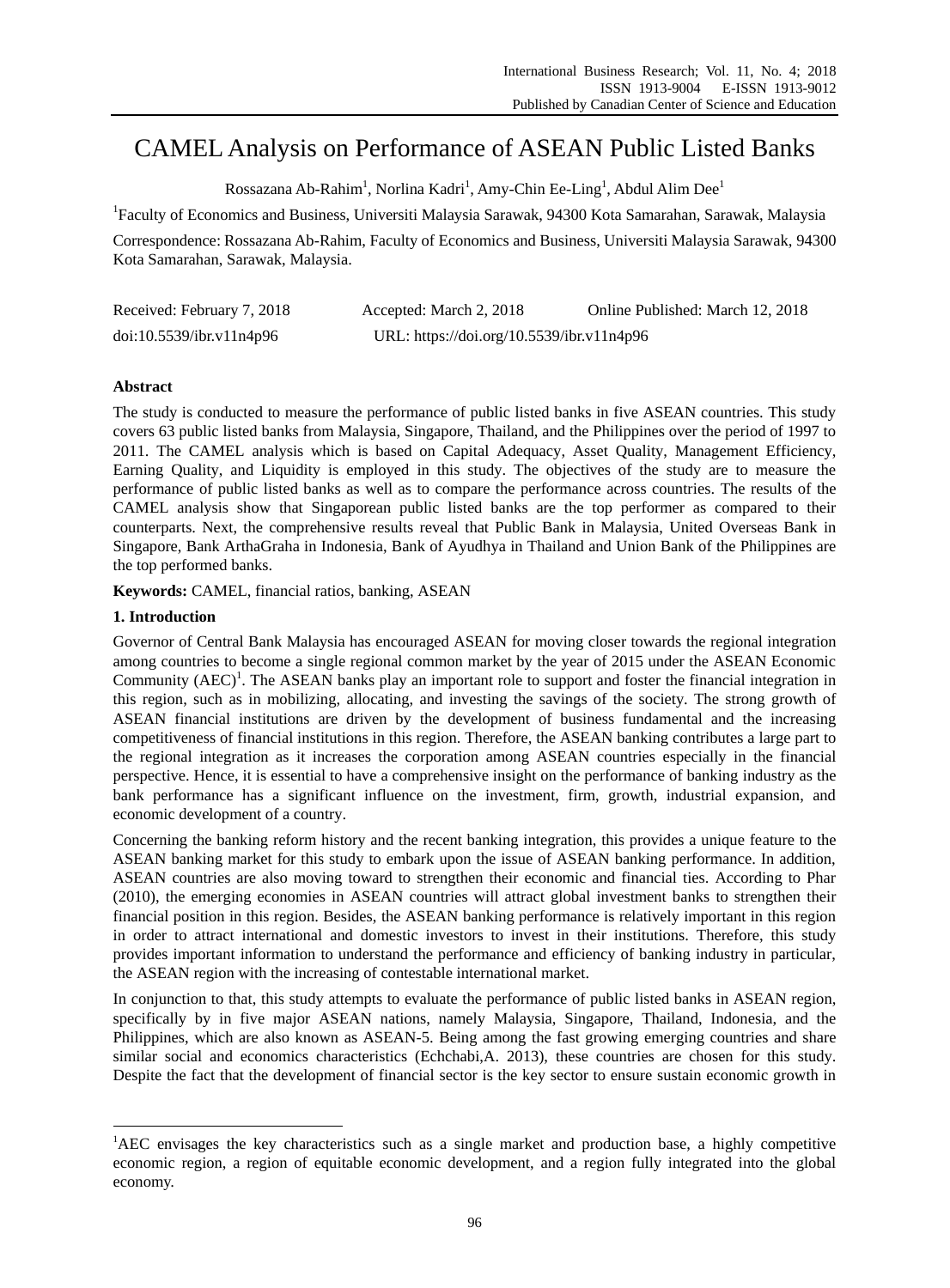developing countries, Mugume (2007) stated that there are limited studies conducted to measure the banking efficiency in developing countries as compared to developed countries.

During the outbreak of the Asian financial crisis in 1997, the currencies constantly depreciate against US dollar, the amount of unhedged borrowings as well as non-performing loans in the ASEAN countries were mounted. The banks in ASEAN region were exposed to high level of losses and bankruptcy, which had caused ASEAN economies to be mauled severely. During the post-period of the Asian Financial Crisis in 1997/98, the crisis-affected countries have implemented efforts of restructuring process and reforms in order to recover and sustain their banking system from continuing deteriorated. After the crisis, banks regulators implemented several measures to reform the banking system with the aim of providing efficient banking services to the economy on a sustainable basis (Garcia, 1997). According to Barry et al. (2010), the bank restructuring program took place instantly after the crisis in 1997 until the early of 2000s. Besides, the countries in ASEAN region also continuing with consolidation, merger, and acquisition process of local banks as well as begin to open the banking sector for the entry of foreign banks. Despite several studies has been conducted to examine the relationship between foreign bank entry and efficiency in developing countries, as stated by Claessens, Demirguc-Kunt, and Huizinga (2001), Fries and Taci (2002), and Bonin, Hasan and Wachtel (2005), the studies however provide mixed results.

There is growing number of Asian banks becoming public listed and the increasing of market capitalization of Asian financial institution (Wyman, 2012). Hence this study is important that it will contribute towards the regional economic as well as to further enhance and achieve the regional integration. Nonetheless, there are streams of studies on the banking performance of developed economics, especially from the US (Besar, 2011). This paper is organized as follows; next section reviews the theoretical motivation and existing empirical studies to embark upon the issue of banking performance. Next section, discusses on data and methodology, follows by the interpretation of results and discussion while conclusion in the last section.

#### **2. Literature Review**

-

Financial statement analysis is widely applied by different interested groups such as investors, managers, and creditors to measure the historical results, current financial position as well as to predict the future financial performance of the banks; hence, the financial management theory is applied in this study. The theory refers to the financial statement analysis as a process of assessing the relationship between the financial statement's component parts in order to get a better understanding of the performance and the position of the firm (Khan and Jane, 2007). Financial statements are commonly analyzed by using the ratio analysis method. The ratio analysis is the use of ratio to interpret the financial statements thereby the strength and weakness of the company as well as it's historical, current and future financial state can be determined (Bhatawdka, 2010). In spite of the size, the ratio analysis can also relate and examine the risk and return of the company in the industry. In addition, the ratio analysis can make the analyzed financial results comparable as to identify the deficiency and take the corrective actions to solve the problem. The comparison can be made in two ways which are the comparison with historical result (trend analysis) and with other competitors in the same business line or industry average. Generally, the financial ratio analysis provides information about a bank's performance on comparative basis and allows the conclusion about the bank performance to derive.

Existing studies on operating performance of banks had tended to employ CAMEL analysis and financial ratios. CAMEL analysis applies financial ratios in evaluating the banking operations based on five dimensions include capital adequacy, asset quality, management efficiency, earnings quality and liquidity. The ratios based on CAMEL framework are able to provide a comprehensive view of banks performance (Nimalathasan, 2008); this performance evaluation can be measured from various aspects which include costs, revenue and profit (Johnes, Izzeldin and Pappas, 2009); it can be calculated and interpreted easily (Hassan and Bashir, 2003); it allows comparison between banks and serves as the benchmark which is generally the average of the industry sectors (Halkos and Salamouris,  $2004$ ).<sup>2</sup>

Existing studies on the CAMEL performance in Asian banking sector cover Nepal, Taiwan, Japan, and India. For instance, Jha and Hui (2012) evaluate the financial performance comparison of commercial banks with different ownership structured in Nepal from period of 2005 to 2010. Moreover, the results estimate the return on assets is significantly influenced by the interest expenses to total loan, net interest margin and capital adequacy ratio whereas the return on equity is significantly influenced by the interest expenses total loan, net interest

<sup>&</sup>lt;sup>2</sup>However, there are few drawback of the CAMEL analysis that is there is no any criteria to select a ratio that is acceptable by all interested parties and the ratios calculated from the information in financial statement might either be simplified or added and it might not meet the needs of the users (Ho and Zhu, 2004).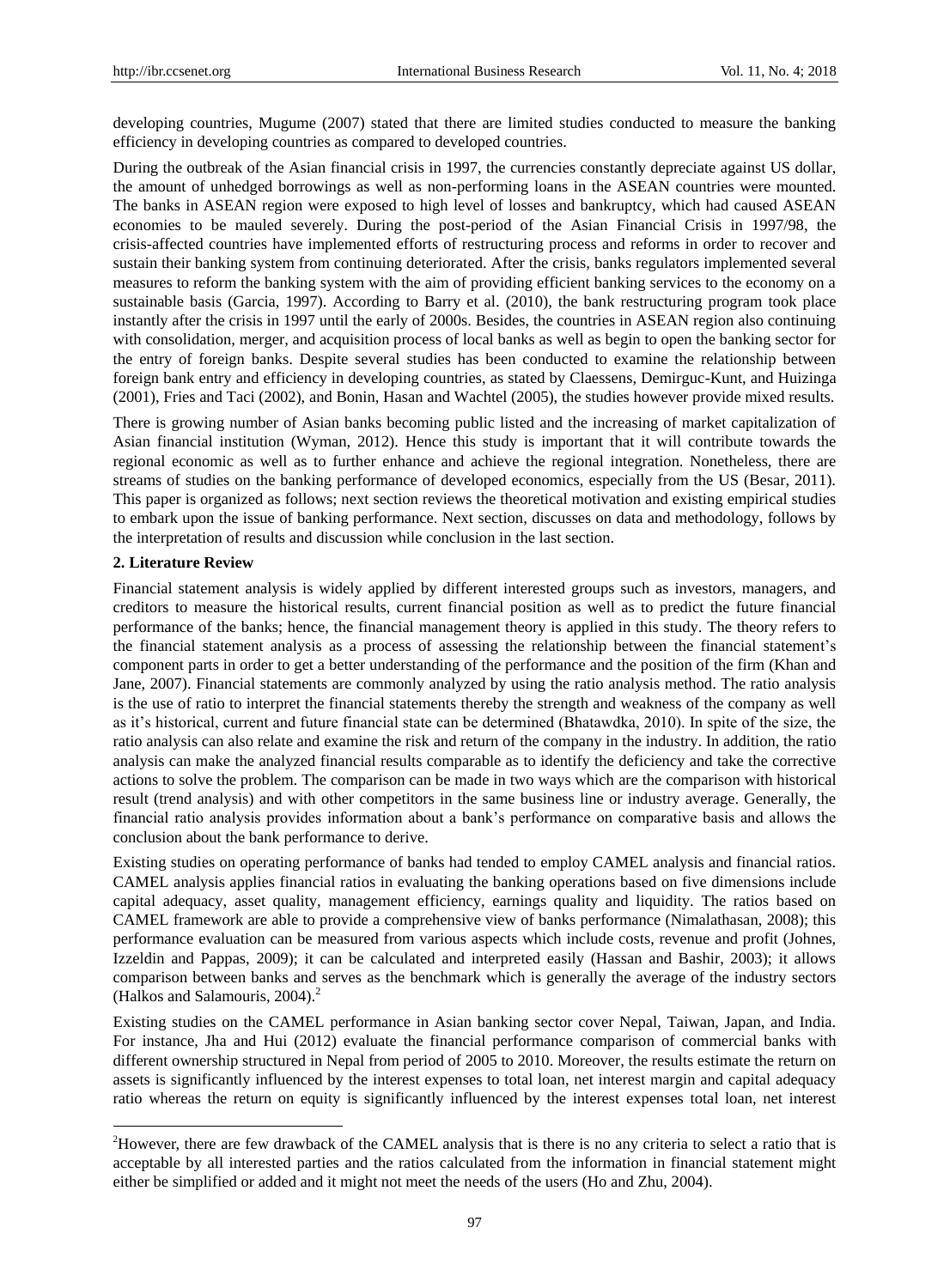expenses to total loan, net interest margin and capital adequacy ratio. Next, studies on Indian banking sector are contributed by Kumar,S.& Gulati. (2008), Prasad and Ravinder (2012), and Reddy (2012). Kumar et al. (2008) find out that the private banks are more soundness than the public banks; the results also show that the private banks move faster towards convergence as they grow at a faster pace than the public banks. In contrary, Prasad (2012) states that the performance of public banks and private banks is indifference. Reddy (2012) discovers that the performance of public banks has significantly improved and it reflects the positive impact of the financial reforms from interest rate liberalization, directed credit and investment rationalization as well as the increase of the competition. All the mentioned studies utilize CAMEL method to estimate the performance of banks.

Huang, Wen, and Yu (2012) examine the financial determinants of bank performance in Taiwan from the period of 2005-2007 (pre-crisis period) and during 2008-2010 (post-crisis period). The findings show that the relationship between the return on assets and certain CAMEL ratios remain strong. Moreover, in terms of asset quality, it shows that there is high protection against external shocks during the pre- and post- crisis period.

Next, Said and Tumin (2011) utilize the return on average assets (ROAA) and return on average equity (ROAE) as the proxy to examine the performance of commercial banks in Malaysia and China from 2001-2007. The findings imply that the financial ratios have different impact on the performance of banks in both countries except for capital and credit ratios. It shows that the bank performance in China tends to be influenced by the operating ratios but there is no significant influence on the bank performance in Malaysia.

As far as this study is concerned, there is no existing study on estimating the financial performance of ASEAN banking sector, thus this study attempts to fill the gap in the existing literature. Existing studies such as Karim (2001), Sufian and Habibullah (2009), and Chan and Karim (2011), tend to confine their analysis on the efficiency performance of ASEAN banking, specifically in Indonesia, Malaysia, Philippines, and Thailand, or also known as the ASEAN-4. Mogid, Tahir, and Haron (2012), however have extended their studies to another four additional countries namely Singapore, Cambodia, Brunei, and Vietnam.

Some of the studies apply stochastic frontier approach to evaluate the bank efficiencies of different ASEAN countries. For instance, Karim (2001) evaluate the bank efficiency of ASEAN-4 from 1989 to 1996. The results show that there are significant differences in efficiency scores among the banks in the four selected countries. Besides, the results also show that higher cost efficiency enjoyed by larger banks as compared to smaller banks. In general, study indicates the ASEAN banks benefit from the increasing returns to scale. Next, the study of Chan and Karim (2011) evaluate the efficiency of foreign banks from the ASEAN-4 countries from 2001 to 2007. Moreover, the results indicate that the foreign banks from developed countries are more efficient than those in the developing countries. The foreign banks in Malaysia were found to be the most profit and cost efficient while the foreign banks in Indonesia has the least. The study also suggested that in order to attract more foreign banks into ASEAN region, the banking sector should be liberalized to enhance the competitiveness of foreign and local banks which lead to the higher banking efficiency in ASEAN.

On the other hand, Sufian and Habibullah (2009) measures the performance of ASEAN-4 banking sectors by using Data Envelopment Analysis (DEA) from the period 1999 to 2005. The study reveals that based on revenue approach, the estimated bank technical efficiency is consistently higher as compared to the intermediation approach. Besides, the results also specify that the banks tend to be inefficient in a more concentrated market. Nevertheless, when the study controls for the countries which undertake IMF program, it has shown that the concentration ratio has positive relationship with the level of bank efficiency. In general during the post crisis period, the higher concentrated banking market that undertakes the IMF program has greater efficiency in their intermediation function.

Mongid et al. (2012) extend their scope of studies to Singapore, Cambodia, Brunei, and Vietnam. In their study, they examine whether the inefficiency of banks is related to its risk taking and capital position in six ASEAN countries (Malaysia, Indonesia, Thailand, the Philippines, Singapore, Cambodia, Brunei and Vietnam) from the period of 2003 to 2008 by using accounting ratios. Throughout the study, it is found that, the inefficiency equation show CAP and SIZE negatively related to inefficiency while RISK is insignificant. In the risk equation, RISK has negative relationship with CAP and INEFF. Nevertheless in the capital equation, CAP negatively related to RISK but not INEFF.

Other than that, Tahir, Moghid, and Haron (2012) have also studied the determinants of cost inefficiency in commercial banks by using the SFA approach and Tobit regression analysis. Tobit regression analysis is used to determine the estimated cost inefficiencies on bank specific characteristics (size, loan to total asset, equity to total asset and personnel expenses to total expenses) and environmental variables (corruption, economic growth and economic freedom). The first finding show that the average bank cost inefficiency during the period of study is around 33% of the observed total costs. Singapore's banks show the lowest cost inefficiency as compared with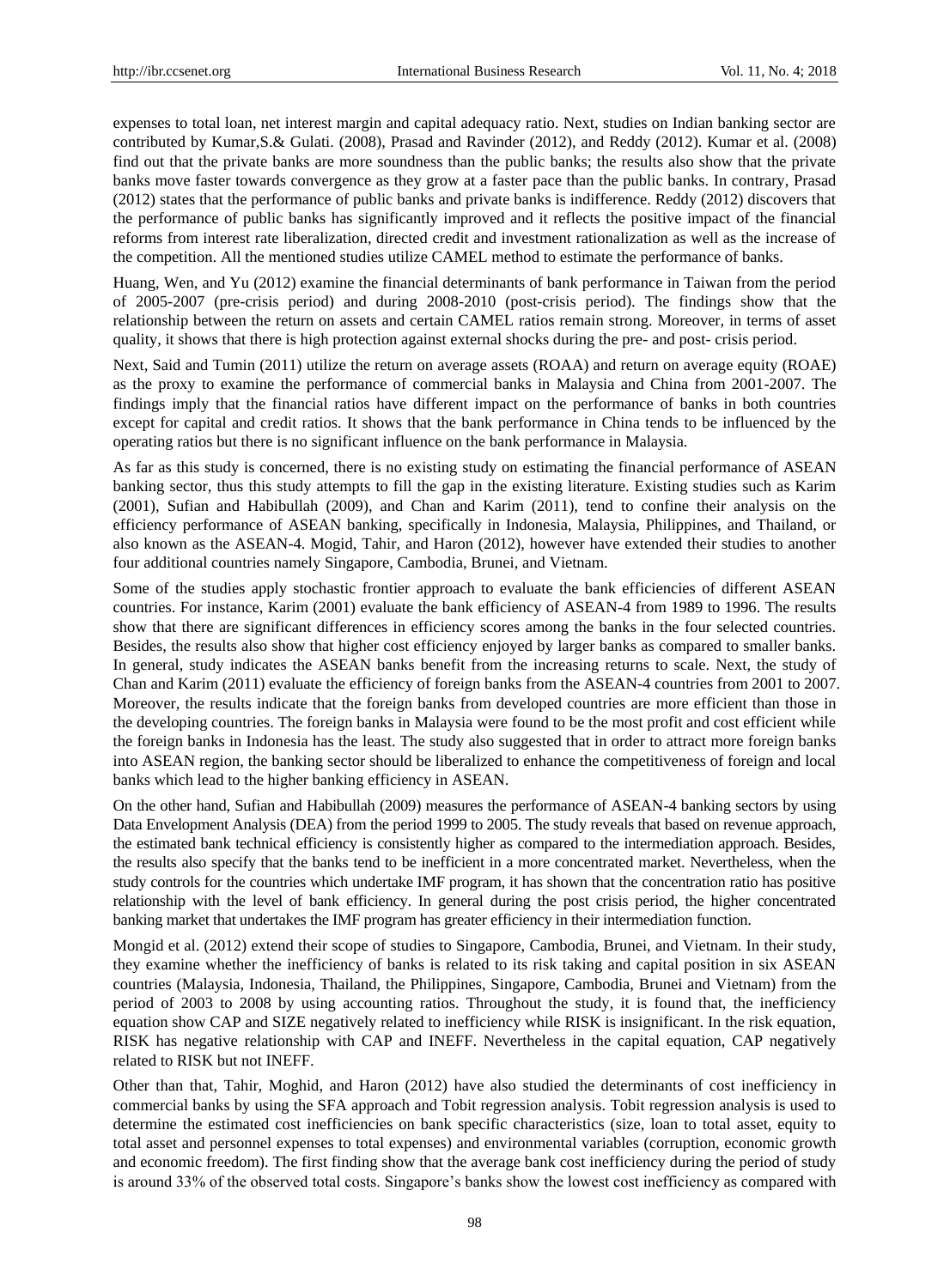the banks of other ASEAN countries. The second finding identifies the bank specific variables and economic growth as important determinants in influencing the bank cost inefficiencies. Although the influences of corruption and economic freedom are evident, it only limited to some extent.

There is limited of studies that measure the performance of ASEAN banking (such as Tahir, 1999; Karim, 2001; Sufian and Habibullah, 2009 and Chan and Karim, 2011). Thus, this study is implemented to fill the gap in the existing literature. The CAMEL Analysis, which is useful in providing private supervisory information to measure and monitor the bank performance, is applied in this study to evaluate the performance of public listed banks in the five selected ASEAN countries.

### **3. Data and Methodology**

In order to provide an insight of ASEAN banking performance, the set of annual data used in this study covers the period from 1997 to 2011, by capturing the Asian financial crisis in 1997 as well as the global financial crisis in 2008. A total of 63 public listed banks are chosen among the five ASEAN countries as which 10 listed banks from Malaysia, 3 listed banks from Singapore, 10 listed banks from Thailand, 28 listed banks for Indonesia, and 12 listed banks for the Philippines. The set of data applied in this study is acquired from the secondary sources, namely Thomson Reuters Datastream 5.1.

This study has adopted the CAMEL analysis framework in evaluating the performance of public listed banks in ASEAN countries. CAMEL analysis has been a common rating system applied by the government, regulators, and researchers in measuring the bank soundness. Dang (2011) noted that the scholar often used the CAMEL framework to proxy bank specific variables. These variables also known as the internal factors, which are under the control of the bank to manipulate and it is different for each bank. Based on Ongore and Kusa (2013), these factors include size of capital, composition of credit portfolio, management quality, interest rate policy, state of information technology, labor productivity, ownership, risk level, bank size, and etc.

Through CAMEL analysis, the financial performance of banks can be evaluated based on five perspectives. These include the Capital adequacy, Assets quality, Management efficiency, Earning quality and Liquidity. The choice of ratios for each element is based on the study of Apsal and Malhotra (2012) and Dang (2011).

According to Prasad and Ravinder (2012), capital adequacy refers to the banks' overall financial condition and the management ability to meet the need of additional capital. Assets quality is a measure to determine the components of non-performing loans to total assets. The management efficiency reflects the effectiveness and efficiency of management. However, earning quality indicates the bank's ability to have a constant earning. The liquidity measure ensures the percentage of funds from depositors is invested in securities with high returns and generates profit to increase the liquidity provision for depositors.

Capital adequacy could be measured by capital adequacy ratio (CAR), Debt to Equity Ratio (D/E), and Advance to Assets Ratio (Adv/Ast). CAR measures capital position of bank. It is a ratio obtained by computing the total capital over total assets, which determines the ability and capacity of the bank to bear the reasonable level of losses which derived from the operation. The higher ratio indicates that the bank is adequately capitalized to its operation expansion, investors are protected, and the bank is stronger. Hence, this ratio ensures that the banks must have adequate capital for their business expansion. On the other hand, Debt to equity ratio indicates the bank's leverage. It shows the portion of debt and equity used by the bank to finance its assets. Higher ratios indicate less protection for creditors, depositors, and etc. As for advance to assets ratio, it reflects the aggressiveness of bank in lending which in turn lead to better earning of profit. Higher ratio is preferred as compared to lower one.

The assets quality is another element of CAMEL which measures the bank's strength. It identifies the kinds of advances that the bank has made in order to earn the interest income as well as the types of debtors of the bank. For instance, the loans given to the high rated companies, the interest rate charged will be lower than the interest rate charged to the doubtful companies. Assets quality can be measured by total investments to total assets (TI/TA) shows the proportion of assets are used for investment as compared to advances. The higher the ratio indicates the bank is more conservative as it maintains high cushion of investment as a safeguard against NPAs. Besides that, provision for loan loss ratio indicates the amount of expense that the bank set aside for future losses on bad loans (loan defaults). A bank with low provision for loan loss ratio shows that the bank is taking a small number of risky loans. However, the bank with high provision for loan loss ratio indicates that the bank is taking higher level of risks.

Next, following the notions of Uniform Financial Institutions Rating System (1997, p. 6), management quality generally shows the ability of board members and management team to measure, identify and controls the risks of business activities as well as to make sure the efficient, safety and sound operation in order to comply with the rules and regulations. Total advances to total deposits (TA/TD) is used to examine the management efficiency in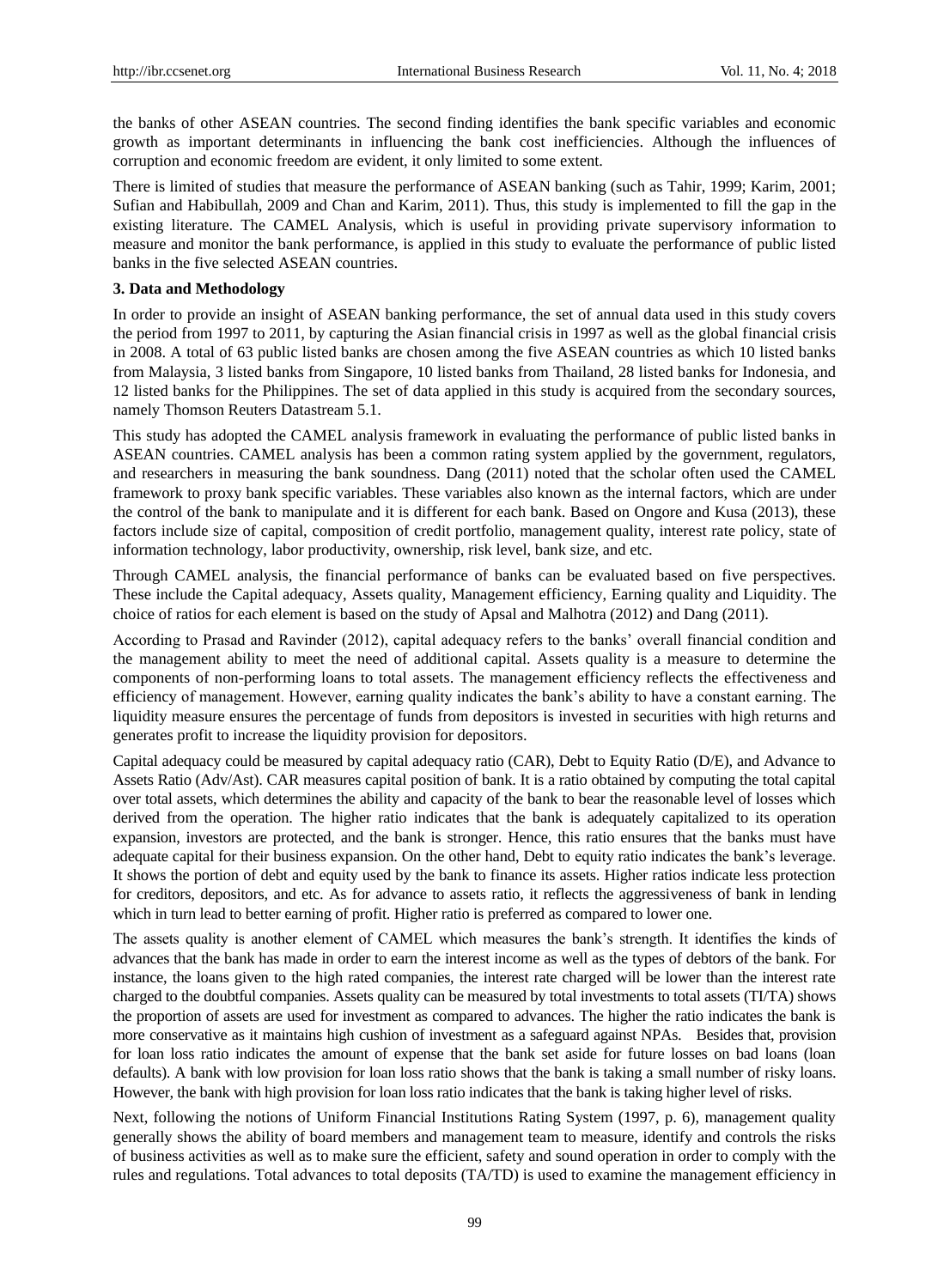converting the bank deposits available excluding the other funds such as equity capital into advances to generate greater profit. Moreover, return on equity (ROE) is a ratio which reflects the profitability of the bank. It is obtained by computing the profit after-tax over total equity.

Earning quality is an important element in the CAMEL model as it determines the ability of bank to earn its profit. Besides, it identifies the future growth and sustainability of bank. In determining the earning quality, operating profit to total assets (OP/TA) is used to specify the profit that bank earned from its operations for every dollar invested in the total assets. Net profit to total asset (NP/TA) however shows the return generated on the assets used. Higer ratio is preferable as it shows the greater earning potential of bank. Besides that, interest income to total income (II/TI) is also important in determining earning quality as it shows the percentage of income bank generated from lending activities over the total income that the bank had generated during the financial year. The earning ability of bank at a given level of total assets is indicated by net interest margin to total assets (NIM/TA). Net interest margin is the difference between the interest income and interest expense.

The final element of CAMEL Analysis is liquidity, which measures the bank's ability to meet obligations. It is the most important aspect for a bank business activity since the bank faces with liquidity risk can affect their profitability as well as their image. Liquid assets to total assets (LA/TA) are the ratio that evaluates the overall bank's liquidity. Liquid assets include cash in hand, short notice, money at call, and balance with other financial institutions (local or abroad). Meanwhile, liquid assets to total deposits (LA/TD) disclose the level of liquidity available to the bank's depositors. The total deposits consist of savings deposits, term deposits, demand deposits and deposits from other banks or financial institutions.

#### **4. Results and Discussion**

This section provides the description statistic of the results obtained through CAMEL analysis for ASEAN banking sector and also the performance of the banking sector in each of ASEAN country.

| Capital                | $CAR$ $(\% )$ |                | $D/E$ (Times)                    |                    |                | Adv/Ast (%)     |        |                |  |
|------------------------|---------------|----------------|----------------------------------|--------------------|----------------|-----------------|--------|----------------|--|
| <b>Adequacy</b>        | Avg.          | Rank           | Avg.                             |                    | Rank           | Avg.            |        | Rank           |  |
| Malaysia               | 12.40         | 4              | 2.212                            |                    | 5              | 66.06           |        | $\overline{c}$ |  |
| Singapore              | 13.53         | 3              | 1.612                            |                    | 3              | 64.41           |        | 3              |  |
| Indonesia              | 9.07          | 5              | 0.640                            |                    |                | 43.66           |        | 5              |  |
| Thailand               | 18.22         | 1              | 1.949                            |                    | 4              | 77.86           |        |                |  |
| Philippines            | 17.85         | $\overline{c}$ | 0.793                            |                    | $\overline{c}$ | 47.58           |        | 4              |  |
| <b>Asset Quality</b>   |               | <b>TI/TA</b>   |                                  |                    |                | Prov. Loan Loss |        |                |  |
|                        |               | Avg.           |                                  | Rank               |                | Avg.            |        | Rank           |  |
| Malaysia               |               | 17.44          |                                  | $\overline{c}$     |                | 1.16            |        | $\overline{c}$ |  |
| Singapore              |               | 18.69          |                                  | 4                  |                | 0.48            |        |                |  |
| Indonesia              |               | 17.83          |                                  | 3                  |                | 1.86            |        | 4              |  |
| Thailand               |               | 15.04          |                                  | $\mathbf{1}$       |                | 2.01            |        | 5              |  |
| Philippines            |               | 24.29          |                                  | 5                  |                | 1.27            |        | 3              |  |
| <b>Management</b>      |               | TA/TD          | <b>ROE</b>                       |                    |                |                 |        |                |  |
| <b>Efficiency</b>      |               | Avg.           |                                  | Rank               |                | Avg.            |        | Rank           |  |
| Malaysia               |               | 96.68          |                                  | 3                  | 8.26           |                 | 3      |                |  |
| Singapore              |               | 102.35         |                                  | $\overline{c}$     | 10.41          |                 |        |                |  |
| Indonesia              |               | 70.96          |                                  | 4                  |                | $-7.68$         |        |                |  |
| Thailand               |               | 336.16         |                                  | 1                  | $-91.20$       |                 | 5      |                |  |
| Philippines            |               | 67.04          |                                  | 5                  | 8.41           |                 |        | $\overline{2}$ |  |
| <b>Earning Quality</b> | OP/TA         |                | $\overline{\text{NP}}/\text{TA}$ |                    | II/TI          |                 | NIM/TA |                |  |
|                        | Avg.          | Rank           | Avg.                             | Rank               | Avg.           | Rank            | Avg.   | Rank           |  |
| Malaysia               | 1.10          | 3              | 0.72                             | 3                  | 75.06          | 3               | 2.14   | 4              |  |
| Singapore              | 1.19          | $\overline{c}$ | 0.94                             | $\overline{c}$     | 78.40          | 2               | 1.73   | 5              |  |
| Indonesia              | $-0.18$       | 5              | $-0.48$                          | 5                  | 66.22          | 5               | 2.83   | $\overline{c}$ |  |
| Thailand               | 0.12          | 4              | $-0.20$                          | 4                  | 78.67          | 1               | 2.68   | 3              |  |
| Philippines            | 1.25          |                | 1.04                             | 1                  | 73.26          | 4               | 3.30   |                |  |
| Liquidity              | LA/TA         |                |                                  | $L\overline{A/TD}$ |                |                 |        |                |  |
|                        | Avg.          |                | Rank                             |                    |                | Avg.            |        | Rank           |  |
| Malaysia               | 4.62          |                | 4                                |                    | 6.97           |                 |        | 4              |  |
| Singapore              | 5.74          |                | $\overline{\mathbf{c}}$          |                    |                | 9.12            |        | 2              |  |
| Indonesia              | 5.35          |                | 3                                |                    |                | 7.33            |        | 3              |  |
| Thailand               | 1.72          |                | 5                                |                    |                | 4.08            |        | 5              |  |
| Philippines            | 9.58          |                |                                  |                    |                | 13.28           |        |                |  |

Table 1. CAMEL Analysis on Performance of ASEAN Banking Sector

*Notes.* CAR- capital adequacy ratio; D/E - debt to equity ratio; Adv/Ast – advance to assets ratio; TI/TA – total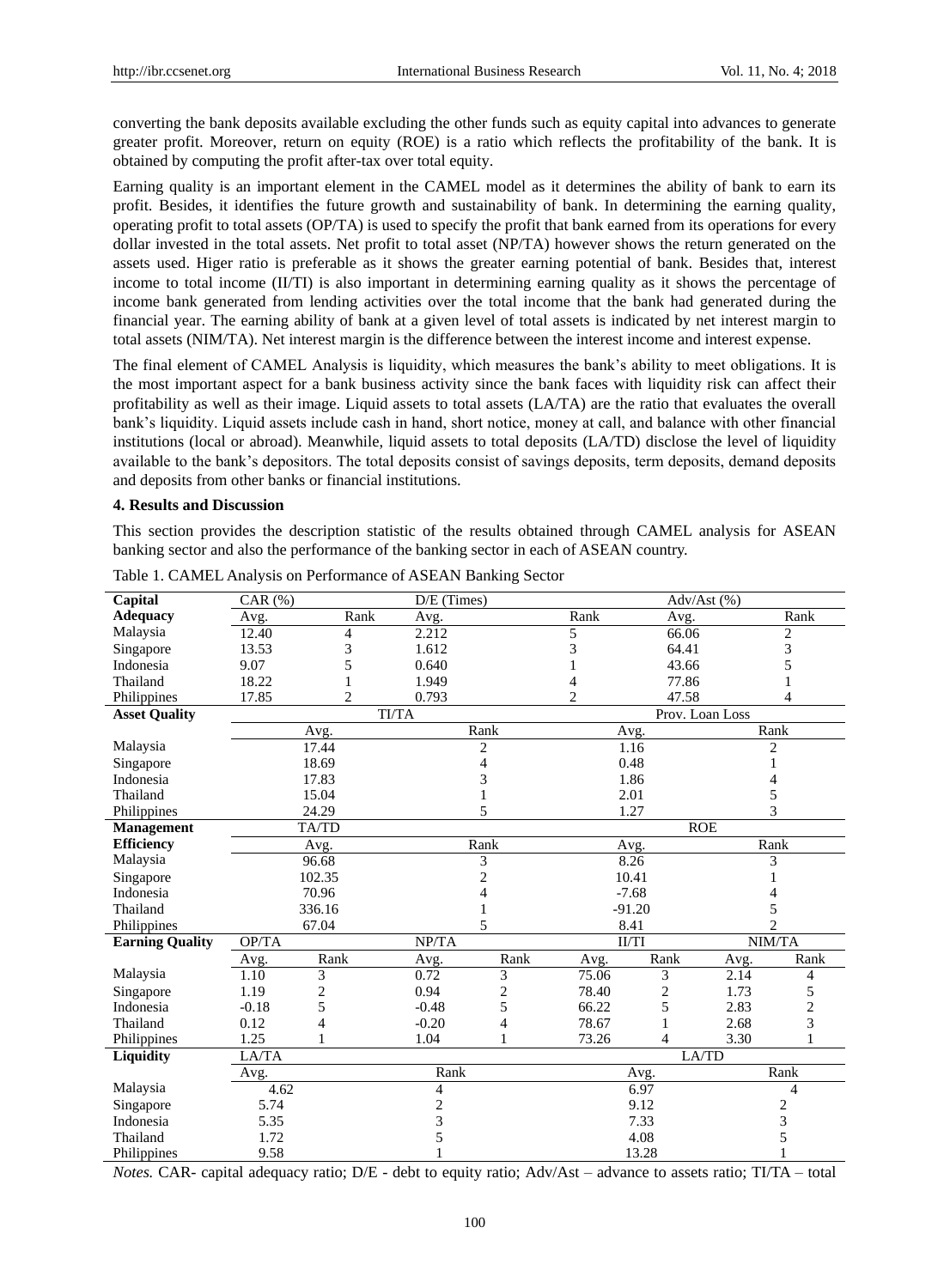investments to total assets; TA/TD - total advances to total deposits; ROE- return on equity; OP/TA – operating profit to total assets; NP/TA; net profit to total assets;  $II/TI$  – interest income to total income; NIM/TA – net interest margin to total assets; LA/TA – liquid assets to total assets; LA/TD- liquid assets to total deposits

| Countrv     |      |      | M    |      |      | Avg. | Rank |
|-------------|------|------|------|------|------|------|------|
| Malaysia    | 3.67 | 2.00 |      | 3.25 | 4.00 | 3.18 |      |
| Singapore   | 3.00 | 2.50 | 1.50 | 2.75 | 2.00 | 2.35 |      |
| Indonesia   | 3.67 | 3.50 | 3.00 | 4.25 | 3.00 | 3.68 |      |
| Thailand    | 2.00 | 3.00 | 3.00 | 3.00 | 5.00 | 3.20 |      |
| Philippines | 2.67 | 4.00 | 3.50 | 1.75 | 00.1 | 2.58 |      |

Table 2. Composite Ranking for Overall Performance

Table 2 represents the overall performance of banking sectors in ASEAN countries based on CAMEL Analysis approach. The composite average obtained for the overall evaluation is based on the empirical results as shown in Table 1. Singapore appears to be the top performer with the composite average of 2.35, followed by the Philippines with composite average of 2.58. Malaysia and Thailand obtained the third and fourth position with composite average of 3.18 and 3.20. However, Indonesia has the last position with the composite average of 3.68. Referring to Table 1, Singapore has performed very well in terms of management efficiency with the group average of 1.50 compared to the other countries. Based on The Banker (2013), the three banks from Singapore which are DBS Group Holdings, Overseas-Chinese Banking and United Overseas Bank have dominated the top position in the ranking of ASEAN banking sector by Tier 1 capital and considerable margin.

Table 3. CAMEL Analysis on Performance of Banking Sector in Malaysia

| <b>Malaysia</b>            |      | A    | M     | E    |       | Avg. | Rank |
|----------------------------|------|------|-------|------|-------|------|------|
| <b>AMMB</b> Holdings       | 4.67 | 7.00 | 4.00  | 6.25 | 2.50  | 4.88 |      |
| <b>RHB</b> Capital         | 8.00 | 5.50 | 4.50  | 7.25 | 7.50  | 6.55 | 8    |
| Public Bank                | 3.67 | 3.50 | 3.00  | 1.50 | 6.00  | 3.53 |      |
| Malayan Banking            | 8.00 | 5.00 | 4.50  | 3.00 | 1.00  | 4.30 |      |
| Hong Leong Financial Group | 5.00 | 4.00 | 4.00  | 7.25 | 8.00  | 5.65 | 6    |
| Hong Leong Bank            | 5.00 | 2.50 | 5.50  | 4.00 | 7.50  | 4.90 |      |
| <b>CIMB Group Holdings</b> | 5.33 | 7.50 | 5.50  | 4.00 | 3.50  | 5.17 |      |
| <b>BIMB</b> Holdings       | 4.67 | 9.00 | 9.00  | 8.00 | 3.00  | 6.73 | 9    |
| Alliance Financial Group   | 5.00 | 2.50 | 10.00 | 6.75 | 10.00 | 6.85 | 10   |
| Affin Holdings             | 5.67 | 8.50 | 5.00  | 7.00 | 6.00  | 6.43 |      |

Public Bank has consistently ranked the top position in terms of capital adequacy, management efficiency, and earning quality, with the average of 3.67, 3.00, and 1.50 respectively compared to other banks in Malaysia. Overall, Public Bank is ranked the top position with the composite average of 3.53. This is followed by Malayan Banking with composite average of 4.30. Meanwhile, Alliance Financial Group is at the last position with the composite average of 6.85.

Table 4. CAMEL Analysis on Performance of Banking Sector in Singapore

| <b>Singapore</b>            |                |      |        |      |      | AV2.  | Rank |
|-----------------------------|----------------|------|--------|------|------|-------|------|
| <b>United Overseas Bank</b> | ว วว           | 2.50 | . .50  | .00. | .00. | . .67 |      |
| Oversea-Chinese Banking     | 2.33           | 1.50 | . . 50 | 2.00 | 3.00 | 2.07  |      |
| <b>DBS</b> Group Holdings   | 3 <sup>2</sup> | 2.00 | 3.00   | 3.00 | 2.00 | דר ר  |      |

As for Singapore, United Overseas Bank is the top performer with the composite average of 1.67. In every sub parameters of the CAMEL Analysis component, United Overseas Bank has almost consistently achieved the group average between 1.00 to 2.50, indicating that it has performed well compared to Oversea-Chinese Banking and DBS Group Holdings. It has performed the best in Earning Quality as well as Liquidity with the group average of 1.00.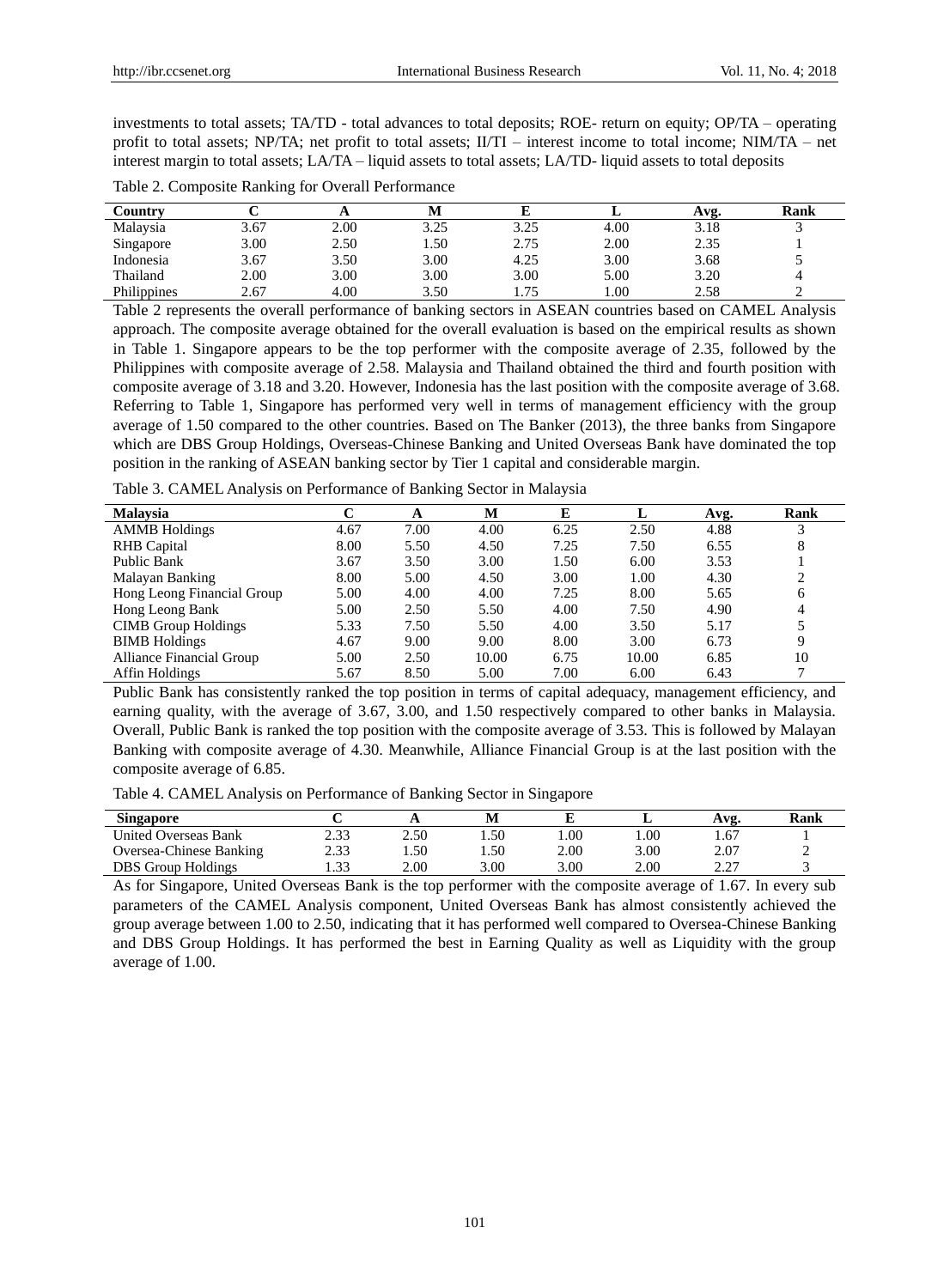| <b>Indonesia</b>                 | $\mathbf C$ | A    | M     | E     | L     | Avg.  | Rank           |
|----------------------------------|-------------|------|-------|-------|-------|-------|----------------|
| <b>BRI</b> Agroniaga             | 21.33       | 9.00 | 25.50 | 23.25 | 27.00 | 21.22 | 27             |
| Bank Artha Graha International   | 10.33       | 7.50 | 4.50  | 9.50  | 11.00 | 8.57  | 1              |
| <b>Bank Bukopin</b>              | 18.67       | 8.50 | 14.50 | 18.00 | 20.50 | 16.03 | 20             |
| Bank Bumi Arta                   | 11.00       | 6.50 | 20.00 | 14.00 | 19.50 | 14.20 | 14             |
| <b>Bank Capital Indonesia</b>    | 23.00       | 8.50 | 25.50 | 21.50 | 28.00 | 21.30 | 28             |
| <b>Bank Central Asia</b>         | 13.33       | 22.0 | 12.50 | 6.25  | 5.00  | 11.82 | $\overline{7}$ |
| <b>Bank CIMB Niaga</b>           | 16.33       | 19.5 | 4.00  | 20.50 | 10.50 | 14.17 | 13             |
| Bank ICB Bumiputera              | 12.67       | 13.0 | 18.00 | 16.75 | 14.00 | 14.88 | 17             |
| Bank International Indonesia     | 10.33       | 24.5 | 16.50 | 17.25 | 7.00  | 15.12 | 18             |
| <b>Bank Mandiri</b>              | 16.33       | 22.5 | 13.00 | 11.00 | 15.00 | 15.57 | 19             |
| Bank Mayapada Internasional      | 8.00        | 6.50 | 13.00 | 16.50 | 17.50 | 12.30 | 8              |
| Bank Mega                        | 19.33       | 17.5 | 9.50  | 9.00  | 2.00  | 11.47 | 4              |
| Bank Negara Indonesia            | 9.00        | 25.5 | 7.50  | 20.00 | 4.50  | 13.30 | 10             |
| Bank Nusantara Parahyangan       | 12.33       | 14.5 | 11.50 | 12.50 | 15.00 | 13.17 | 9              |
| <b>Bank OCBC NISP</b>            | 11.00       | 15.5 | 8.50  | 9.25  | 13.50 | 11.55 | 5              |
| Bank of India Indonesia          | 7.00        | 10.0 | 12.50 | 5.75  | 8.50  | 8.75  | $\overline{c}$ |
| Bank Pan Indonesia               | 9.67        | 22.0 | 7.50  | 3.50  | 16.00 | 11.73 | 6              |
| <b>Bank Permata</b>              | 12.00       | 22.0 | 12.00 | 17.25 | 7.00  | 14.05 | 12             |
| Bank Pundi Indonesia             | 12.67       | 15.5 | 19.00 | 15.00 | 7.00  | 13.83 | 11             |
| Bank QNB Kesawan                 | 12.33       | 15.5 | 19.50 | 18.25 | 17.50 | 16.62 | 22             |
| Bank Rakyat Indonesia            | 12.67       | 18.5 | 6.50  | 4.25  | 2.00  | 8.78  | 3              |
| <b>Bank Sinarmas</b>             | 22.00       | 4.50 | 24.50 | 22.50 | 24.00 | 19.50 | 26             |
| Bank Tabungan Pensiunan Nasional | 18.67       | 7.00 | 21.50 | 13.00 | 26.00 | 17.23 | 23             |
| Bank Victoria International      | 19.33       | 23.5 | 17.00 | 16.75 | 11.00 | 17.52 | 24             |
| Bank Windu Kentjana              | 17.67       | 7.50 | 23.00 | 15.75 | 25.00 | 17.78 | 25             |
| Bank Danamon Indonesia           | 16.67       | 26.0 | 3.50  | 19.50 | 7.00  | 14.53 | 15             |
| Bank Ekonomi Raharja             | 15.67       | 8.50 | 18.50 | 17.25 | 22.00 | 16.38 | 21             |
| Bank Himpunan Saudara 1906       | 16.67       | 4.50 | 17.00 | 12.00 | 23.00 | 14.63 | 16             |

Table 5. CAMEL Analysis on Performance of Banking Sector in Indonesia

Based on the composite average result, Bank Artha Graha is ranked the first position out of 28 banks evaluated in Indonesia. Although it has never been ranked the top position in any of the CAMEL indicators, but it has consistently achieved good performance in every sub-parameter of each indicator, which resulted the composite average of 8.57. Bank of India Indonesia is then ranked second with the composite average of 8.75. However, Bank Capital Indonesia is the least performer with the highest composite average of 21.30 that reflects poor performance in every CAMEL indicator.

Table 6. CAMEL Analysis on Performance of Banking Sector in Thailand

| <b>Thailand</b>           |      | A    | М     | E    |      | Avg. | Rank |
|---------------------------|------|------|-------|------|------|------|------|
| <b>TMB Bank</b>           | 4.67 | 6.00 | 7.00  | 7.75 | 6.00 | 6.28 |      |
| Tisco Financial Group     | 5.00 | 6.00 | 4.50  | 3.75 | 3.50 | 4.55 |      |
| <b>Thanachart Capital</b> | 6.00 | 8.50 | 1.50  | 7.25 | 9.50 | 6.55 |      |
| Siam Commercial Bank      | 4.67 | 5.50 | 7.50  | 4.50 | 5.00 | 5.43 |      |
| Krung Thai Bank           | 4.33 | 3.50 | 5.00  | 5.50 | 9.00 | 5.47 |      |
| Kiatnakin Bank            | 5.00 | 5.00 | 2.00  | 2.00 | 6.50 | 4.10 |      |
| Kasikornbank              | 4.33 | 4.00 | 5.50  | 4.75 | 2.50 | 4.22 | 3    |
| CIMB Thai Bank            | 9.67 | 9.00 | 10.00 | 8.00 | 7.50 | 8.83 | 10   |
| Bank of Ayudhya           | 3.67 | 2.50 | 5.00  | 5.75 | 1.50 | 3.68 |      |
| <b>Bangkok Bank</b>       | 7.67 | 5.00 | 7.00  | 5.75 | 4.00 | 5.88 |      |

As seen in the above table, Bank Ayudhya is ranked the first in Thailand with the composite average of 3.68. The result indicates that Bank Ayudhya has performed relatively well in its capital adequacy; asset quality and liquidity which group average are 3.67, 2.50, and 1.50 respectively. In contrary, CIMB Thai Bank is ranked the last, with the composite average of 8.83.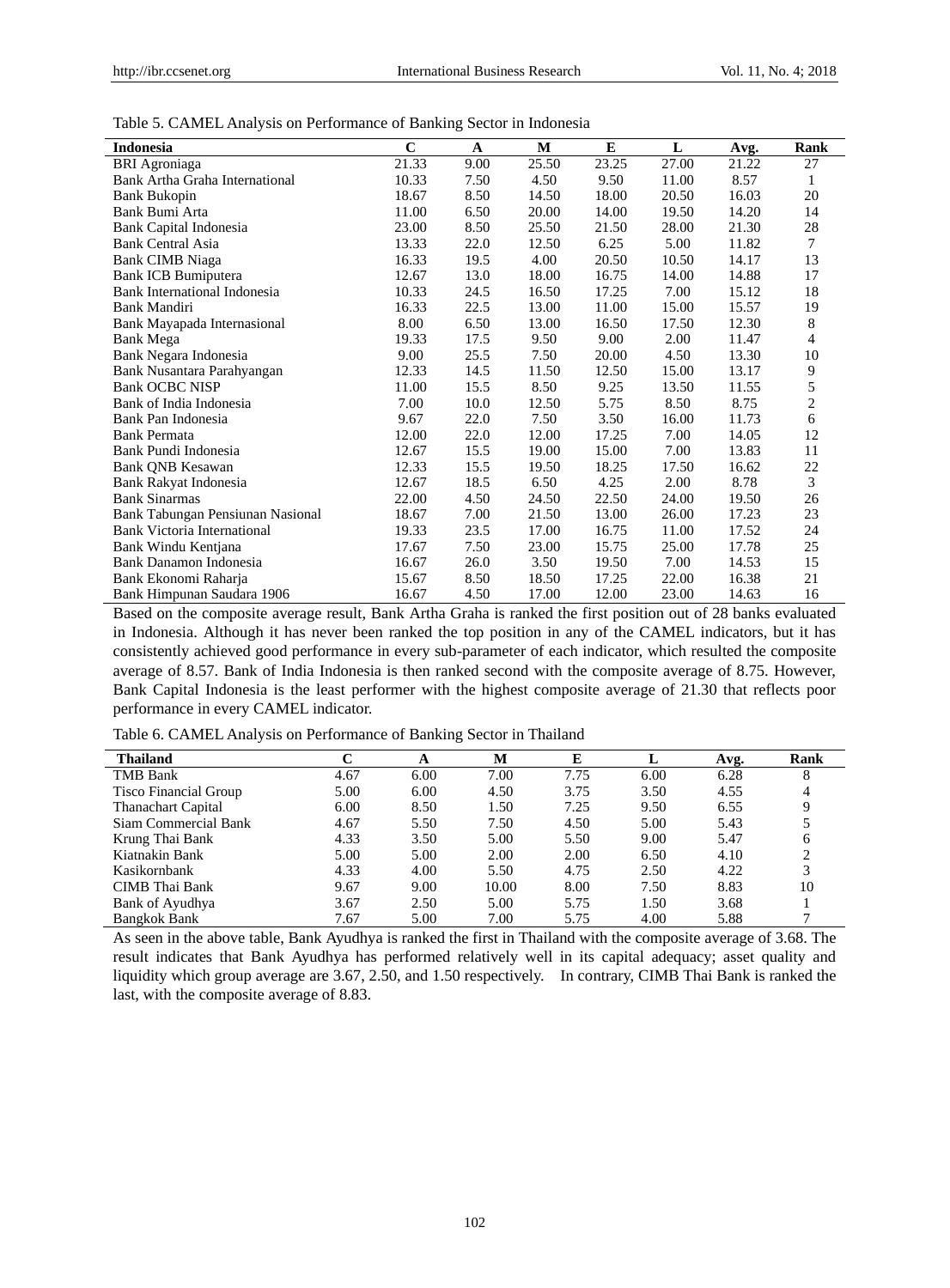| <b>Philippines</b>              | $\mathbf{r}$<br>U | A     | M     | E     | L     | Avg. | Rank |
|---------------------------------|-------------------|-------|-------|-------|-------|------|------|
| Bank of The Philippines Islands | 6.67              | 7.50  | 6.50  | 4.00  | 2.50  | 5.43 |      |
| <b>BDO</b> Unibank              | 9.67              | 3.00  | 10.00 | 10.50 | 10.50 | 8.73 | 10   |
| China Banking                   | 4.67              | 10.50 | 4.50  | 3.25  | 8.50  | 6.28 | 9    |
| Citystate Savings               | 3.33              | 1.00  | 6.50  | 8.50  | 12.00 | 6.27 |      |
| Metropolitan Bank               | 5.33              | 6.50  | 7.00  | 7.00  | 5.50  | 6.27 |      |
| Philippine National Bank        | 8.00              | 9.00  | 10.50 | 11.50 | 7.00  | 9.20 | 11   |
| <b>Philippine Savings Bank</b>  | 4.67              | 4.50  | 5.50  | 3.75  | 10.50 | 5.78 |      |
| Philippines Bank of             | 10.67             | 7.50  | 10.50 | 9.75  | 8.50  | 9.38 | 12   |
| Communications                  |                   |       |       |       |       |      |      |
| <b>Philtrust Bank</b>           | 7.00              | 5.00  | 7.50  | 4.25  | 1.00  | 4.95 | ↑    |
| <b>Rizal Commercial Banking</b> | 6.67              | 6.50  | 5.00  | 7.50  | 4.00  | 5.93 | 6    |
| <b>Security Bank</b>            | 5.67              | 9.00  | 1.00  | 4.00  | 5.50  | 5.03 | 3    |
| Union Bank of the Philippines   | 5.67              | 8.00  | 3.50  | 4.00  | 2.50  | 4.73 |      |

Table 7. CAMEL Analysis on Performance of Banking Sector in the Philippines

With the composite average of 4.73, Union Bank of the Philippines has been ranked the first out of 12 banks analyzed in Philippines. It is the best in earning quality for both operating to total assets and net profit to total assets ratios with 2.12% and 2.05%. This is followed by Philtrust Bank with composite average of 4.95. Philippines Bank of Communications is ranked the last position with composite average of 9.38 due to poor performance in all of the CAMEL indicators.

#### **5. Conclusion**

The study measures the performance of public listed banks in five major ASEAN countries; Malaysia, Singapore, Indonesia, Thailand and the Philippines. The CAMEL analysis is chosen to evaluate the bank performance based on five elements which are Capital Adequacy, Asset Quality, Management Efficiency, Earning Quality, and Liquidity. Annual data is utilized to compute performance of banks from the period of 1997 to 2011. The bank performance is measured based on two perspectives. First, the performance of banking sector in ASEAN region will be evaluated. Second, the performance of banking sector in each of the ASEAN countries will be examined.

The results of the CAMEL analysis indicate that public listed banks in Singapore have the best performance comparatively to Malaysia, Indonesia, Thailand, and the Philippines. To sum up, Thailand's public listed banks have the best performance in capital adequacy, Malaysia's public listed banks has the best performance in asset quality, Singapore's public listed banks has the best performance in management efficiency, while the Philippines' public listed banks has the best performance in both earning quality and liquidity based on the indicators of CAMEL. It is identified that Public Bank in Malaysia, United Overseas Bank in Singapore, Bank Artha Graha in Indonesia, Bank of Ayudhya in Thailand and Union Bank of the Philippines in the Philippines as the public listed banks with best performance by country through the comprehensive results. The results of the study are important as the emerging economies in ASEAN countries will attract both local and global investment banks to invest and strengthen their financial position in the ASEAN region. Hence, the banking performance of the country in this region as compares to its counterparts is relatively important with the increasing of contestable international market.

### **Acknowledgements**

Financial support from *MyRA Grant Scheme F01/SpSTG/1589/2017*, Universiti Malaysia Sarawak is gratefully acknowledged. All remaining flaws are the responsibilities of the authors.

#### **References**

- ASEAN Bankers Association. (2012). *About ABA-Overview*. Retrieved December 24, 2012, from http://www.aseanbankers.org/about/index.htm
- ASEAN Studies Centre. (2010). *The Global Economic Crisis: Implications for ASEAN* (No. 10). Institute of Southeast Asian Studies.
- Aspal, P., & Malhotra, N. (2012). Performance Appraisal of Indian Public Sector Banks. In *Proceedings of 19th International Business Research Conference*.
- Barry, T. A., Dacanay, S. J. III, Lapetit, L., & Tarazi, A. (2010). Ownership Structure and Bank Efficiency in Six Asian Countries. *Philippine Management Review (Special Issue)*, *18,* 19‐35.
- Besar, D. S. (2011). Essays on Indonesian Banking: Competition, Efficiency, and its Role in Monetary Policy Transmission. (Unpublished Doctoral thesis, City University London)

Bhatawdekar, S (2010). *Financial Ratios and Financial Ratio Analysis*. Retrieved January 23, 2013, from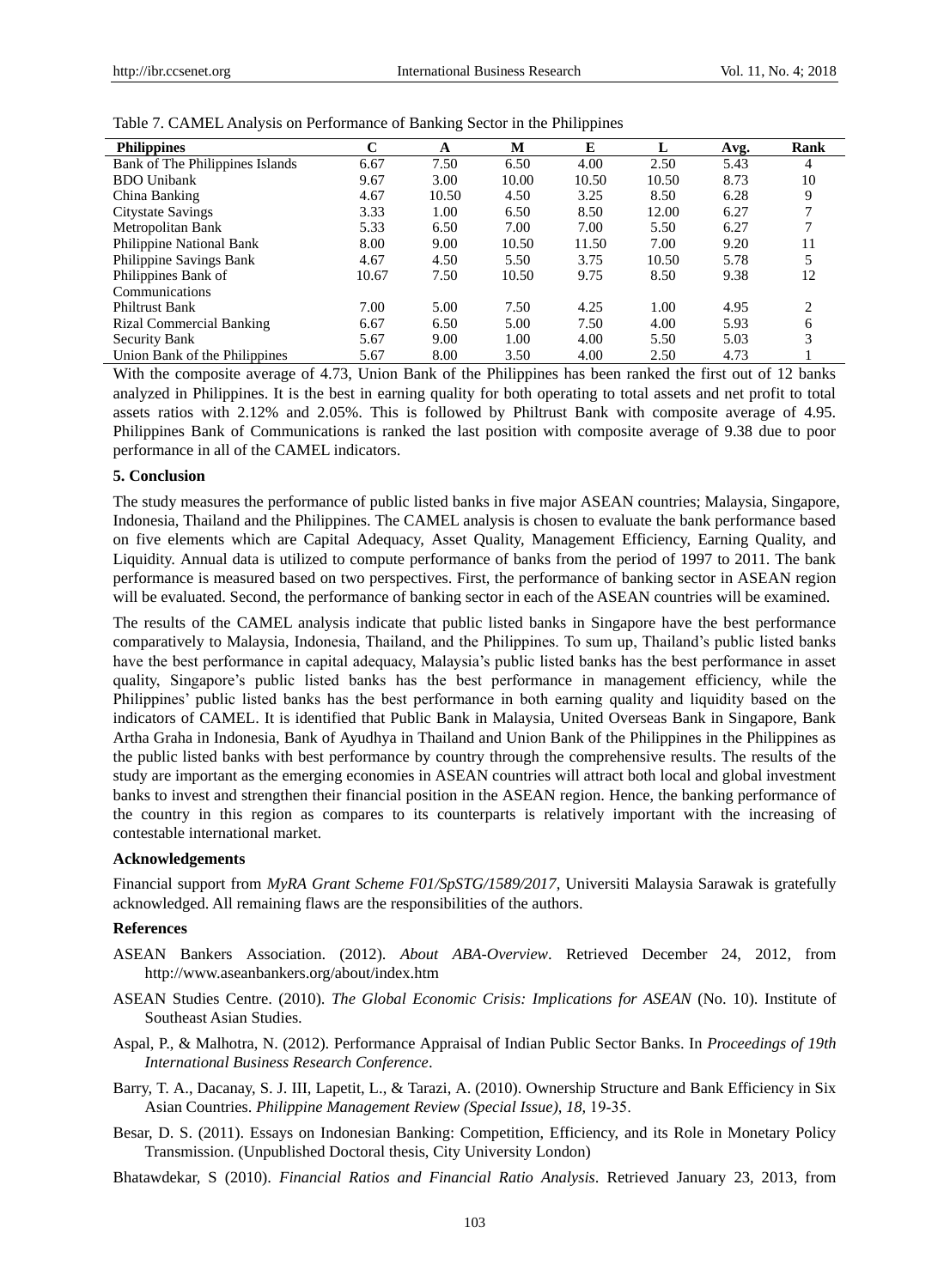http://shyam.bhatawdekar.net/index.php/2010/01/13/financial-ratios-and-financial-ratio-analysis/

- Bonin, J. P., Hasan, I., & Wachtel, P. (2005). Bank performance, efficiency and ownership in transition countries. *Journal of Banking & Finance*, *29,* 31‐53. https://doi.org/10.1016/j.jbankfin.2004.06.015
- Chan, S. G., & Karim, M. Z. A. (2011). Efficiency of foreign banks: Evidence from selected (Association of Southeast Asian Nations) ASEAN countries. *African Journal of Business Management*, *5*(14), 5617-5626.
- Claessens, S., Demirgüç‐Kunt, A., & Huizinga, H. (2001). How does foreign entry affect domestic banking market? *Journal of Banking and Finance*, *25,* 891‐911. https://doi.org/10.1016/S0378-4266(00)00102-3
- Dang, U. (2011). *The CAMEL Rating System in Banking Supervision: A Case Study*, dissertation, Arcada University of Applied Sciences, International Business.
- Datastream. (2013) *Thomson Reuters Datastream*. [Online]. Available at: Subscription Service (Accessed: April 2013).
- Echchabi, A. (2013). Financial development and economic growth nexus in ASEAN-5 countries: A critical review. PhD paper, Department of Business Administration, Faculty of Economics and Management Sciences, International Islamic University Malaysia.
- Fries, S., &Taci, A. (2002). *Banking reform and development in transition economic.* (EBRD Working Papers 71). London: European Bank for Reconstruction and Development (EBRD), Office of the Chief Economist.
- Garcia, G. (1997). A framework for analysis and assessment. In W.E. Alexander, J. M. Davis, L.P. Ebrill & C. J. Lingren (Eds.), *Systematic bank restructuring and macroeconomy policy*. Washington, DC: International Monetary Fund.
- Halkos, G. E., & Salamouris, D. S. (2004). Efficiency measurement of the Greek commercial banks with the use of financial ratios: a data envelopment analysis approach. *Management Accounting Research*, *15*(2), 201-224. https://doi.org/10.1016/j.mar.2004.02.001
- Hassan, M. K., & Bashir, A. H. M. (2003). Determinants of Islamic banking profitability. Paper presented at the *10th ERF Annual Conference*, Marrakesh, Morocco.
- Huang, Y. T., Wen, S. Y., & Yu, J. (2012). Financial Determinants of Bank Performance in Taiwan. *Journal of Economics and Behavioural Studies, 4*(12), 691-702.
- Jha, S., & Hui, X. (2012). A comparison of financial performance of commercial banks: A case study of Nepal. *African Journal of Business Management, 6*(25), 7601-7611.
- Johnes, J., Izzeldin, M., & Pappas, V. (2009). The efficiency of Islamic and conventional banks in the Gulf Cooperation Council (GCC) countries: An analysis using financial ratios and data envelopment analysis. Lancaster University Management School, Working paper 2009/023
- Karim, M. Z. A. (2001). Comparative bank efficiency across select ASEAN countries. *ASEAN Economic Bulletin*, 289-304. https://doi.org/10.1355/AE18-3D
- Khan, M., & Jain, P. (2007), Financial Management: Text, Problems and Cases, fifth edition, Tata McGraw-Hill.
- Kumar, S., & Gulati, R. (2008). An examination of technical, pure technical, and scale efficiencies in Indian public sector banks using data envelopment analysis. *Eurasian Journal of Business and Economics*, *1*(2), 33-69.
- Mongid, A., Tahir, I. M., & Haron, S. (2012). The Relationship between Inefficiency, Risk and Capital: Evidence from Commercial Banks in ASEAN. *Journal of Economics and Management*, *6*(1), 58-74.
- Mugume, A. (2007). Market Structure and Performance in Uganda's Banking Industry. *Paper presented to the African Econometrics Society,* Cape Town available at http://www.africametrics.org/documents/conference07/Day%202/Session%206/Mugume%20market%20str utcure.pdf
- Nimalathasan, B. (2008). A Comparative Study of Financial Performance of Banking Sector in Bangladesh An Application of CAMELS Rating System. *Annals of University of Bucharest, Economic and Administrative Series, 2*, 141-152.
- Ongore, V. O., & Kusa, G. B. (2013). Determinants of Financial Performance of Commercial Banks in Kenya. *International Journal of Economics and Financial Issues*, *3*(1), 237-252.
- Phar, K. B. (2010). The Banking Industry in ASEAN on the Verge of Higher Growth. Retrieved October 5, 2012,